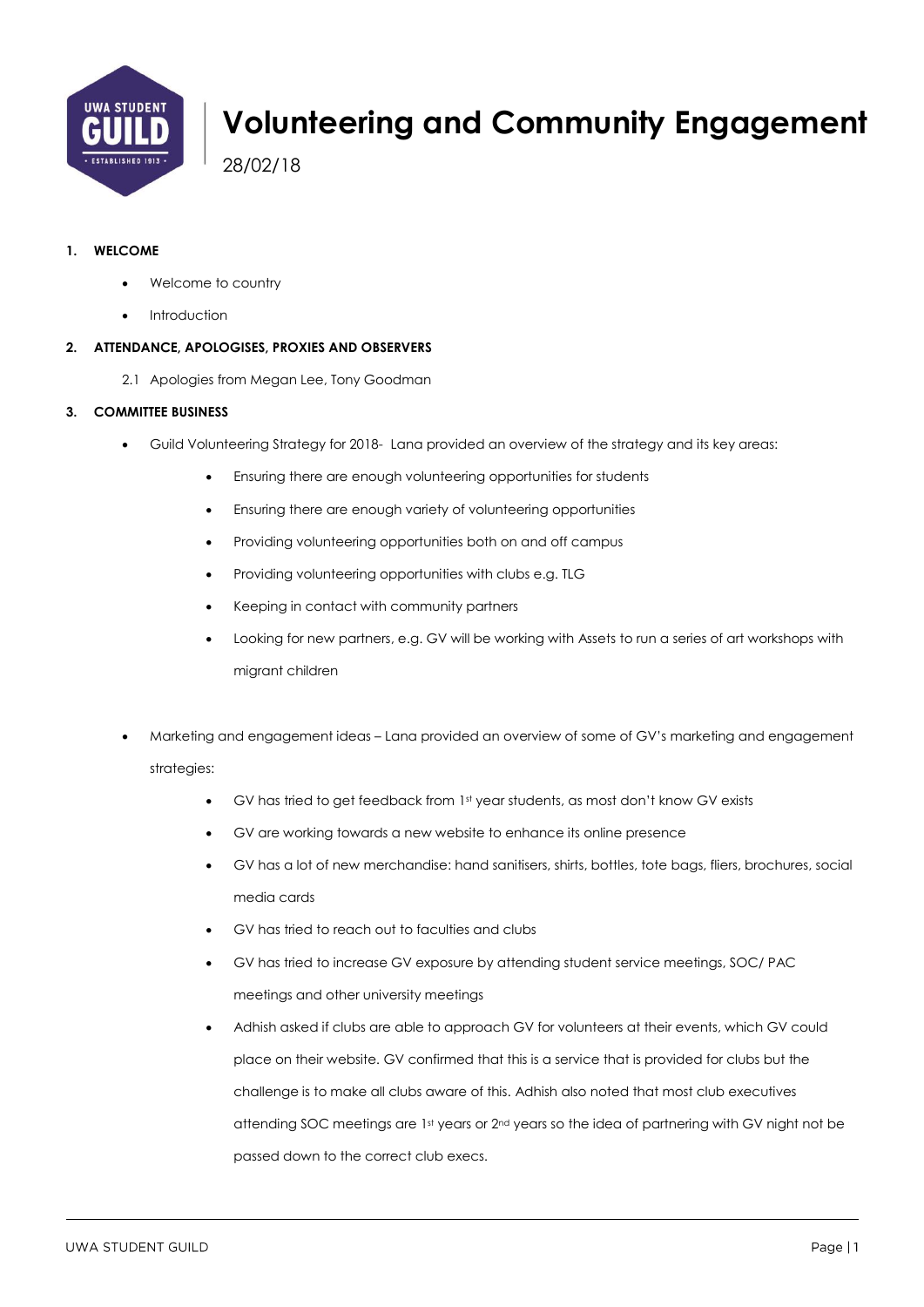

# **Volunteering and Community Engagement**

28/02/18

- Lana and Candice are open to ideas and suggestions from students about how they can increase their presence on campus and on social media.
- Joseph suggested to use a videographer or photographers to create a video that will help promote how fun GV events are and that can also be used to help introduce GV at events etc.
- **ACTION:** Everyone to think about how they can promote connection between GV and clubs
- **ACTION:** Everyone to think of ideas to enhance GV's presence
- **ACTION:** Any new opportunities or ideas for potential partnerships should be passed onto GV
- **ACTION:** Everyone to think of a club that GV can collaborate with to create a video
- GV O-Week debrief– Lana led a discussion about GV events and activities during O-Week:
	- GV was successful in recruiting students to be Guild Volunteering Ambassadors (8 students) to help out and promote GV at O-Week - this was particularly rewarding for freshers to be able to hear firsthand from existing students about the benefits of volunteering
	- Pop Up Volunteering over 39 students packing o-Day tote bags
	- Solid attendance at the GV information sessions
	- GV promo table outside the GV office worked well to attract interested students
	- Over 600 students have registered to receive the GV newsletter
	- GV hope to keep up momentum and have GV Ambassadors helping out at future events
- O-Week debrief Public Affairs Council- Joseph provided the following debrief:
	- Huge thanks to GV for allowing PAC to use GV hub and recruiting volunteers for PAC
	- There were 73 volunteers on Guild Day helping departments with stalls and redirecting people to Oak Lawn
	- Volunteers helped redirect people from bus stop to James oval on O-Day
	- Training /briefing sessions held for volunteers on the day were successful
	- Guild Oasis positioning on O-Day was not optimal as it was not getting as much traffic as other areas
	- It was suggested that perhaps next year, Guild Volunteering Ambassadors and other Guild Reps could roam out more on the oval to attract and redirect students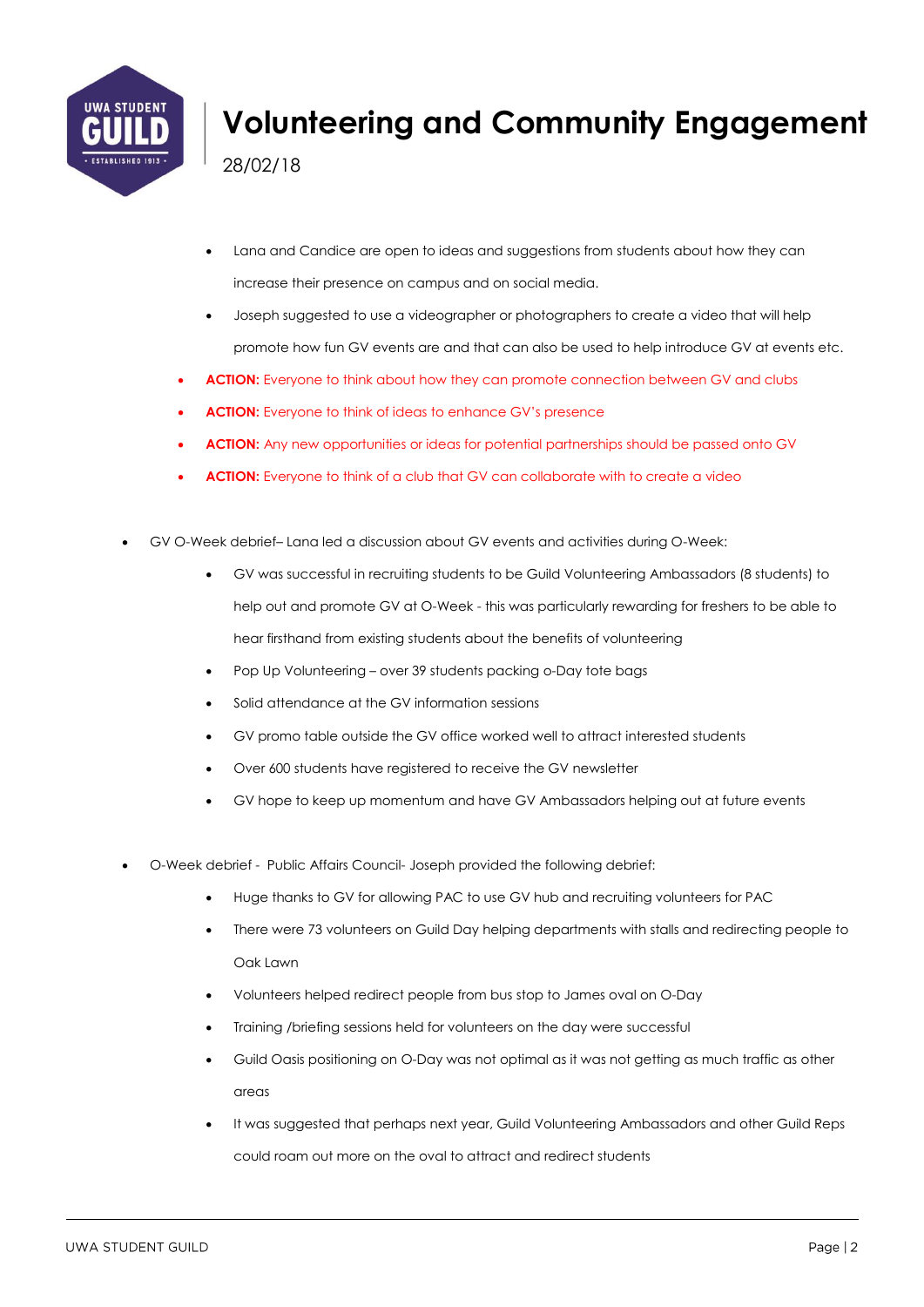

# **Volunteering and Community Engagement**

28/02/18

#### **4. ALL OTHER BUSINESS**

- Idea of new marketing strategy, i.e. where are graduated volunteers now? (e.g. how GV has influenced them)
- Luke thanked GV for their assistance in recruiting volunteers for packing Welfare Packs in different languages. This was part**icularly helpful for** international Chinese students
- Lana discussed timings for future VACE meetings
	- Lana said it is usually held same time and same place every month (what was done last year)
	- Adhish suggested a Doodle poll
	- **ACTION:** Enoch doing up a doodlepoll
- Joseph informed the group that there are still committee members for VACE to be added
- Adhish discussed communication platforms which could be used between VACE members e.g. Slack or adding all VACE documents into a shared drive
	- **ACTION:** Everyone to decide on a means of communication

#### **5. CLOSE AND NEXT MEETING**

• TBA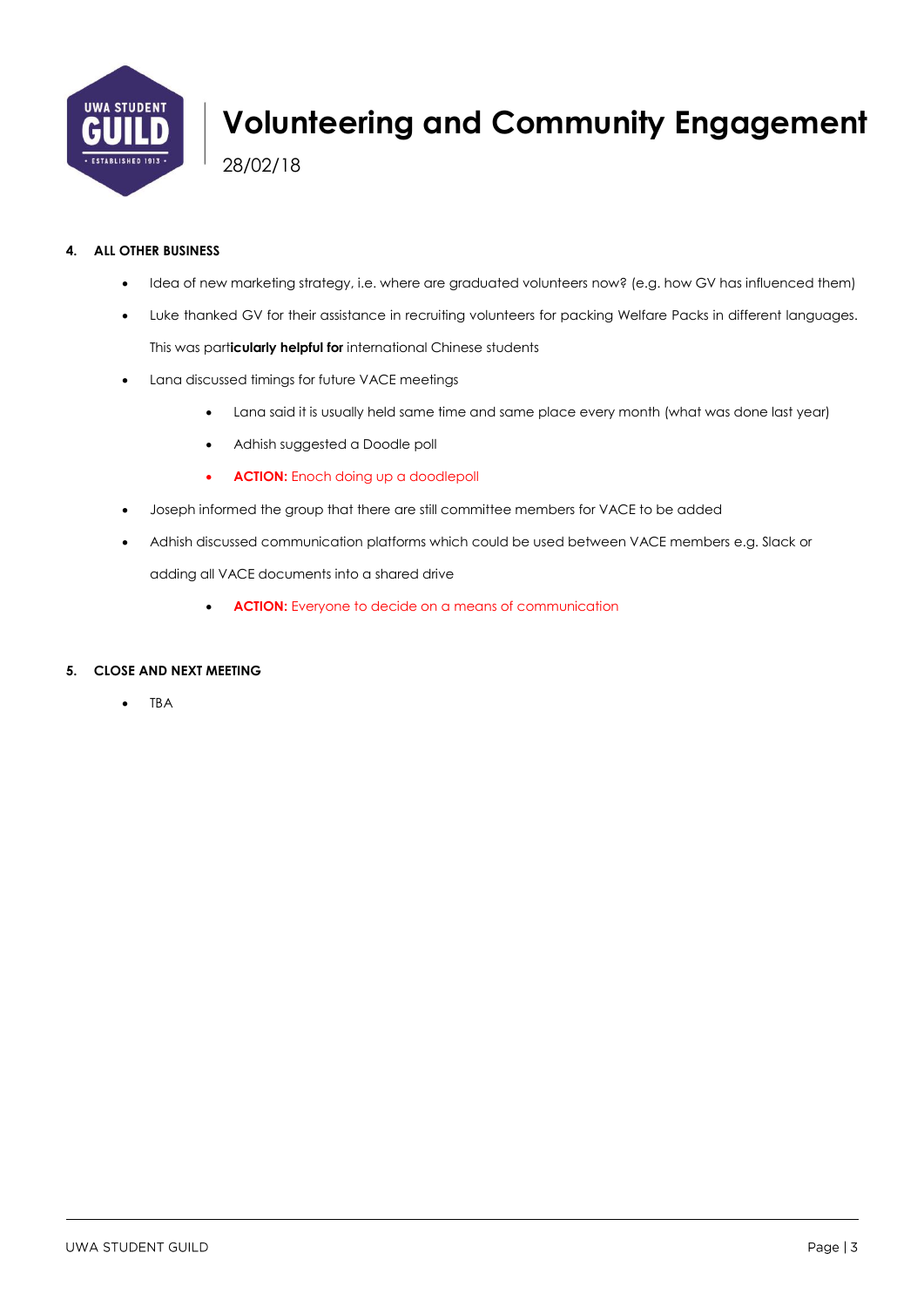*Wednesday 28th March 2018 Guild Volunteering*

*Medaavi opened the meeting at 1pm* 

#### **1. Acknowledgement of Country**

Medaavi acknowledged the Whadjuk Noongar People as the original custodians of these lands and water, and paid our respects to Elders past, present and future.

# **2. Welcome, Apologies & Proxies**

- *a.* **Present:** Medaavi Gopaul (Chair), Lana Robinson, Candice Marsden, Megan Lee, Joseph Chan, Adhish Kastha
- *b.* **Apologies:** Kristel Li

## **3. Approval of Previous Minutes**

The minutes of the previous meeting were accepted as a true and accurate record of the meeting's proceedings.

# **4. Business Arising from Previous Minutes**

## **4.1. Communication amongst VACE**

Medaavi asked what the most preferred method of communication amongst VACE members would be. It was confirmed that email would be the most suitable

## **4.2. Ideas to promote GV**

Medaavi asked if anyone had any further ideas about how to promote GV's profile.

## **ACTION:** Everyone to continue to submit marketing/ promotion ideas as and when they arise

## **5. National Volunteer Week 2018**

Lana and Candice discussed preliminary plans for National Volunteer Week (NVW), commencing Monday 21st May. The theme for 2018 is 'Give a Little, Change a Lot'. Lana was also successful in securing a grant from Volunteering WA to host a Volunteer Fair during the week. Lana and Candice will also consider establishing a Steering Committee for NVW. Preliminary plans for the week are:

- Monday 21<sup>st</sup> May- Micro Volunteering Session
- Tuesday 22<sup>nd</sup> May Volunteer Fair featuring stalls/booths hosted by UWA guildaffiliated clubs and not-for-profit VIOs showcasing their volunteer opportunities for students. Will also include food, music and games and a speed-friending activity.
- Wednesday 23<sup>rd</sup> May Volunteering Information Session, featuring a guest speaker talking about where volunteering has taken them and a resume writing session
- Thursday  $24<sup>th</sup>$  May Rose Wrapping with Cystic Fibrosis Foundation and a Matilda Bay clean up event
- Saturday 26<sup>th</sup> May Tulip Planting at Araluen

# **ACTION:** Lana / Candice to advertise and set up Steering Committee for NVW **ACTION:** Everyone to contribute ideas and feedback for NVW

## **6. PROSH Debrief**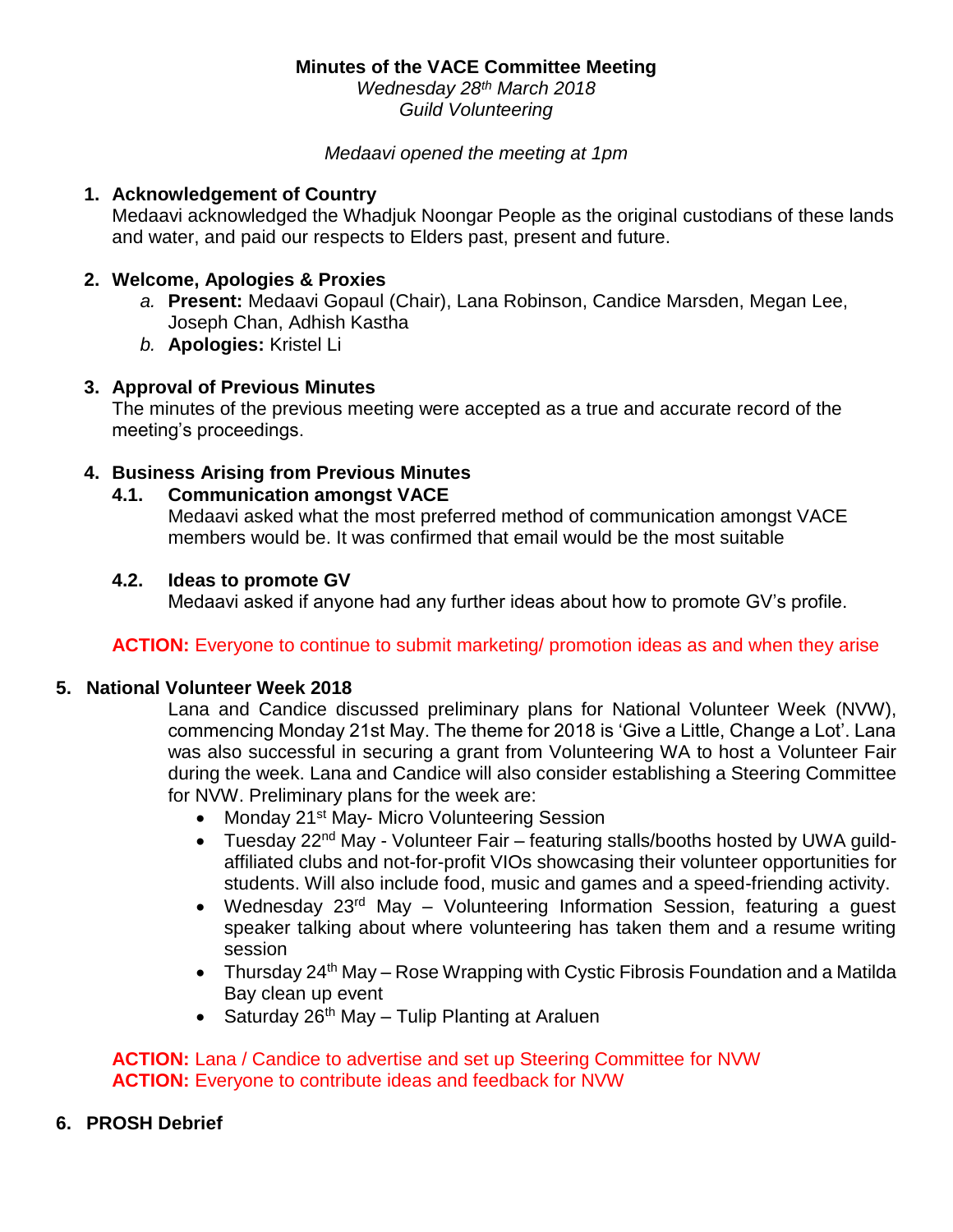Lana asked for feedback, comments and suggestions about PROSH. VACE members discussed the possibility of including financial incentives to get more clubs involved and purchasing square readers so that people can donate electronically instead of using cash.

# **ACTION:** Lana to distribute PROSH debrief document

# **7. Regional Trips – Ideas**

Lana explained that GV is planning on taking students on volunteer regional trips (x2) during 2018. Lana asked for feedback / comments about what types of volunteering activities would be ideal for students on these trips. E.g. sporting or environmental activities. Adhish talked about Enactus and their financial literacy project and how they need more volunteers on board to make it more sustainable.

**ACTION:** Adhish to provide GV with more information about the project.

# **8. Other Business**

## **8.1. OCM**

VACE members selected the two most preferred OCM members

#### **8.2. Next Meeting**

VACE members discussed Wednesdays at 2pm at the end of each month being the most suitable time for meetings.

ACTION: Medaavi to speak to Kristel if this time is suitable and to schedule the next meeting.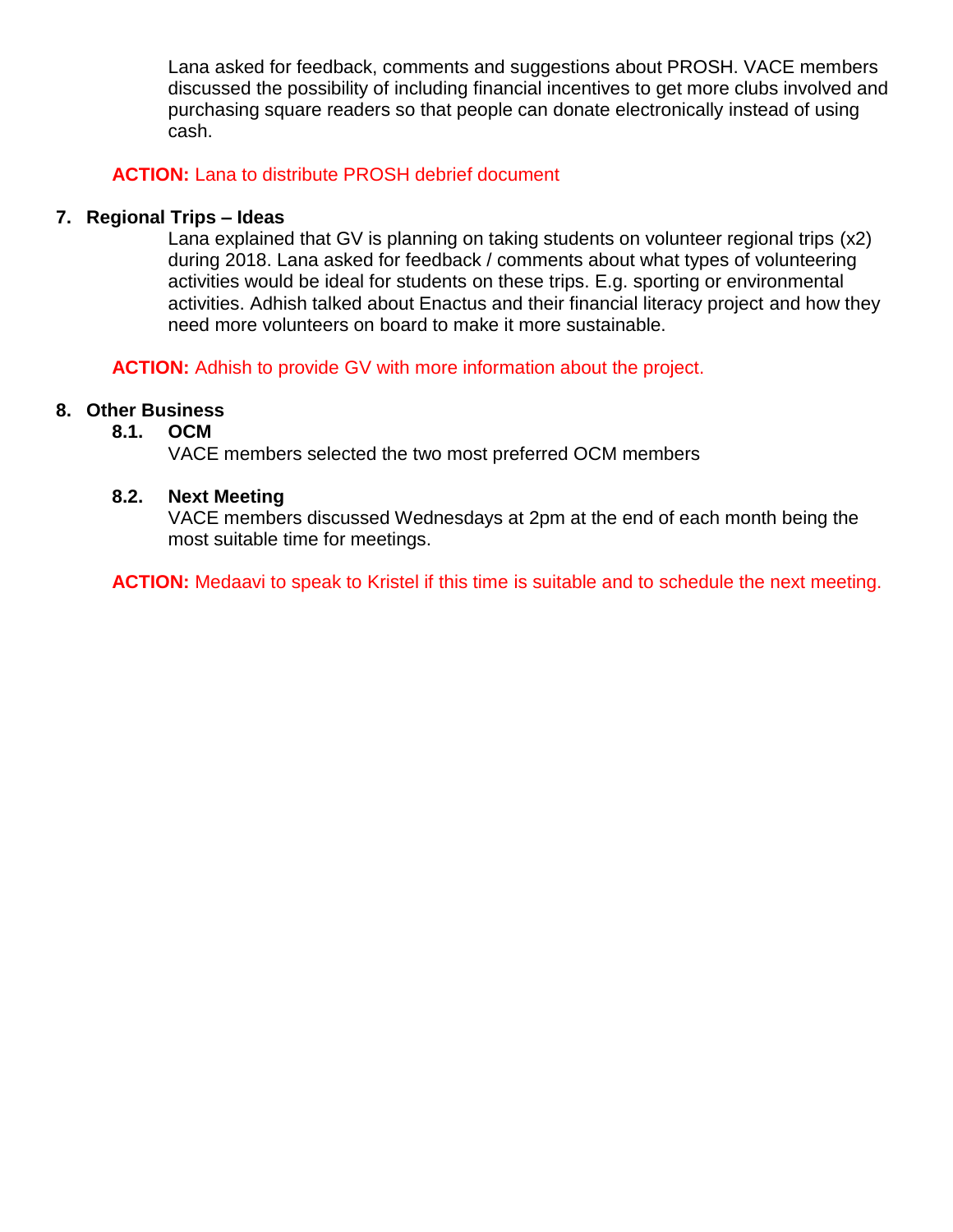*Wednesday 2 nd May 2018 Guild Volunteering*

*Medaavi opened the meeting at 2:02pm* 

# **1. Acknowledgement of Country**

Medaavi acknowledged the Whadjuk Noongar People as the original custodians of these lands and water, and paid our respects to Elders past, present and future.

# **2. Welcome, Apologies & Proxies**

- *a.* **Present:** Medaavi Gopaul (Chair), Lana Robinson, Candice Marsden, Sabrina Nur Binti Babe Azaman
- *b.* **Apologies:** Adhish Kastha, Megan Lee, Zxeng-Lindt See

# **3. Approval of Previous Minutes**

The minutes of the previous meeting were accepted as a true and accurate record of the meeting's proceedings.

# **4. Business Arising from Previous Minutes**

# **4.1. Ideas to promote GV**

Lana mentioned that GV had taken on board Joey's idea of creating a GV promotional video. Lana has spoken to Danielle and the Engagement team and work has commenced on filming. Candice also talked about some of the volunteering blogs she has been writing for Guild Weekly's and Guild website.

Lana also discussed some of the opportunities and events which GV have attended to help promote itself. Medaavi asked if GV could provide dates of upcoming promotional events to VACE members. Lana continued to encourage students to submit any ideas for marketing/promotion.

**ACTION:** Everyone to continue to submit marketing/ promotion ideas as and when they arise **ACTION:** GV to include key dates for promotional events in VACE minutes

## **4.2. National Volunteer Week 2018**

Lana and Candice discussed the schedule for National Volunteer Week (NVW), commencing Monday 21st May, and asked for comments/feedback. Sabrina suggested that some sort of speed-friending or quiz / quest activity could be included in the Volunteer Fair. Candice also mentioned that GV will be promoting NVW and the schedule of events heavily over the next few weeks through a range of platforms. Volunteers will also be recruited to help out throughout the week. VACE members are encouraged to help out and promote the events as well.

The schedule for the week is as follows:

- Monday 21<sup>st</sup> May
	- o Micro Volunteering Session
	- $\circ$  Q&A Panel Discussion 'Where your volunteering journey can take you', including an information session and resume writing workshop
- Tuesday  $22<sup>nd</sup>$  May
	- o Volunteer Fair featuring stalls/booths hosted by UWA guild-affiliated clubs and not-for-profit VIOs showcasing their volunteer opportunities for students. It will also include food, music and games and a speed-friending activity.
- Wednesday 23<sup>rd</sup> May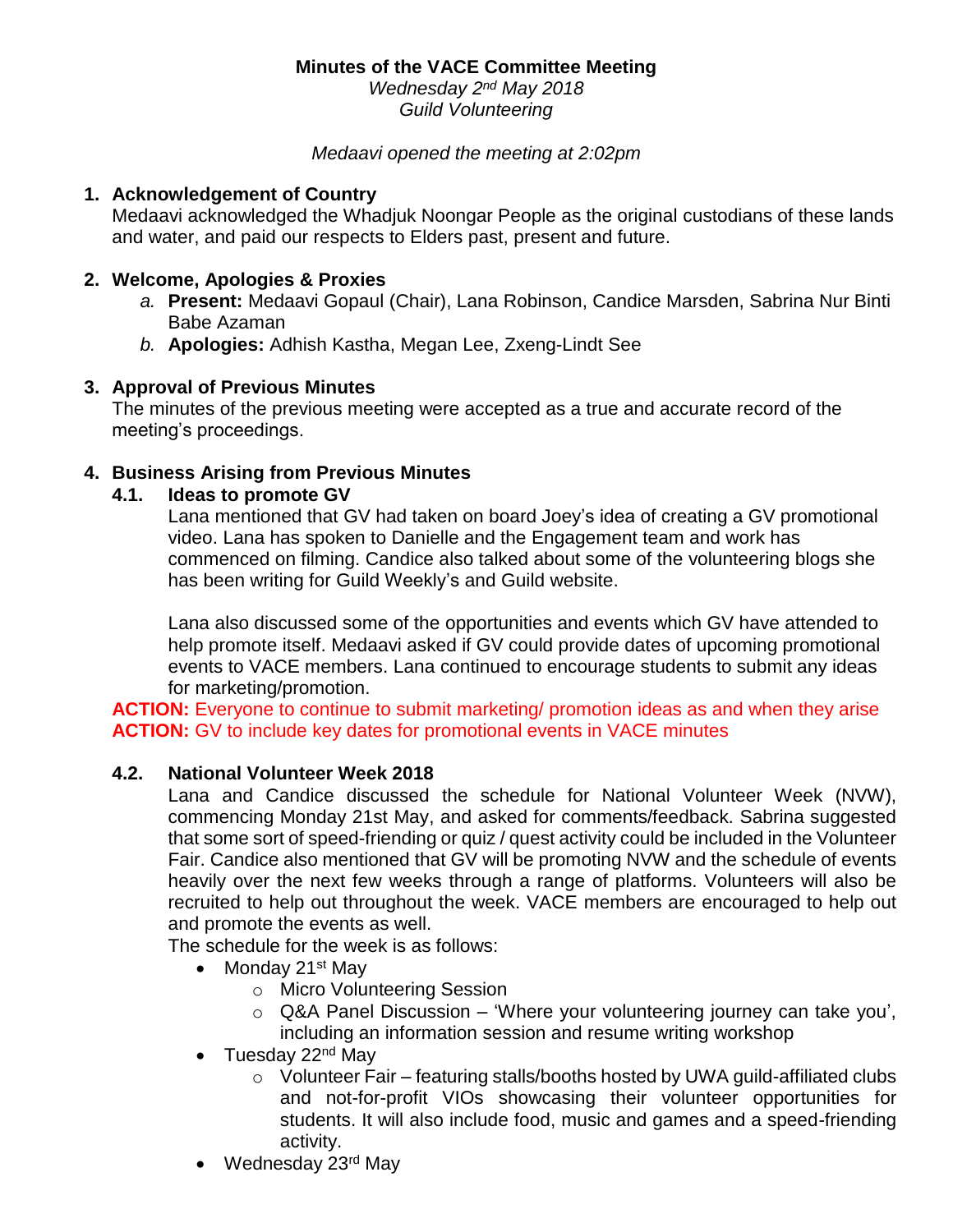- o Matilda Bay Clean Up event (in collaboration with Guild Environment Dept.)
- Thursday 24<sup>th</sup> May
	- o Rose Wrapping with Cystic Fibrosis Foundation day trip
- Friday 25<sup>th</sup> May
	- o Cystic Fibrosis stall in Guild Village
- Saturday 26<sup>th</sup> May
	- o Tulip Planting at Araluen day trip

# **ACTION:** Lana / Candice to advertise and promote NVW and recruit volunteers **ACTION:** Everyone to promote NVW and help volunteer if possible

# **5. Volunteer Peer Guides for O-Week**

Sabrina discussed whether it would be possible for Guild Volunteering to be included in UWA's UniMentor program. Lana and Candice confirmed that Uni Mentor do include 'Guild' and that their tours stop by Guild but did not know the extent to which Guild Volunteering was specifically mentioned. This then led to further discussion about how GV can further promote itself and how to target residential colleges. Medaavi and Sabrina also suggested ideas about how student volunteers could get to know each other before volunteering together for a GV day trip or program. There was also discussion about ways in which GV could host some informal networking sessions for student volunteers.

**ACTION:** Lana to confirm exactly what information about Guild Volunteering is included in the UniMentor program.

**ACTION:** Lana / Candice to identify a networking event for Semester 2.

# **6. Other Business**

# **6.1. Next Meeting**

Next meeting will be on Wednesday 30<sup>th</sup> May at 2pm. However, a new doodle poll will be distributed to identify a suitable time for meetings during Semester 2.

#### **6.2. Upcoming promo events GV will be attending:**  Taylor's College UWA Showcase- Tuesday 8th May UWA Course Information Evening – Wednesday  $9<sup>th</sup>$  May

Psych Society Volunteer Fair- Friday 18th May

**ACTION:** Medaavi to distribute new Doodle poll in Semester break to identify appropriate meeting times for Semester 2.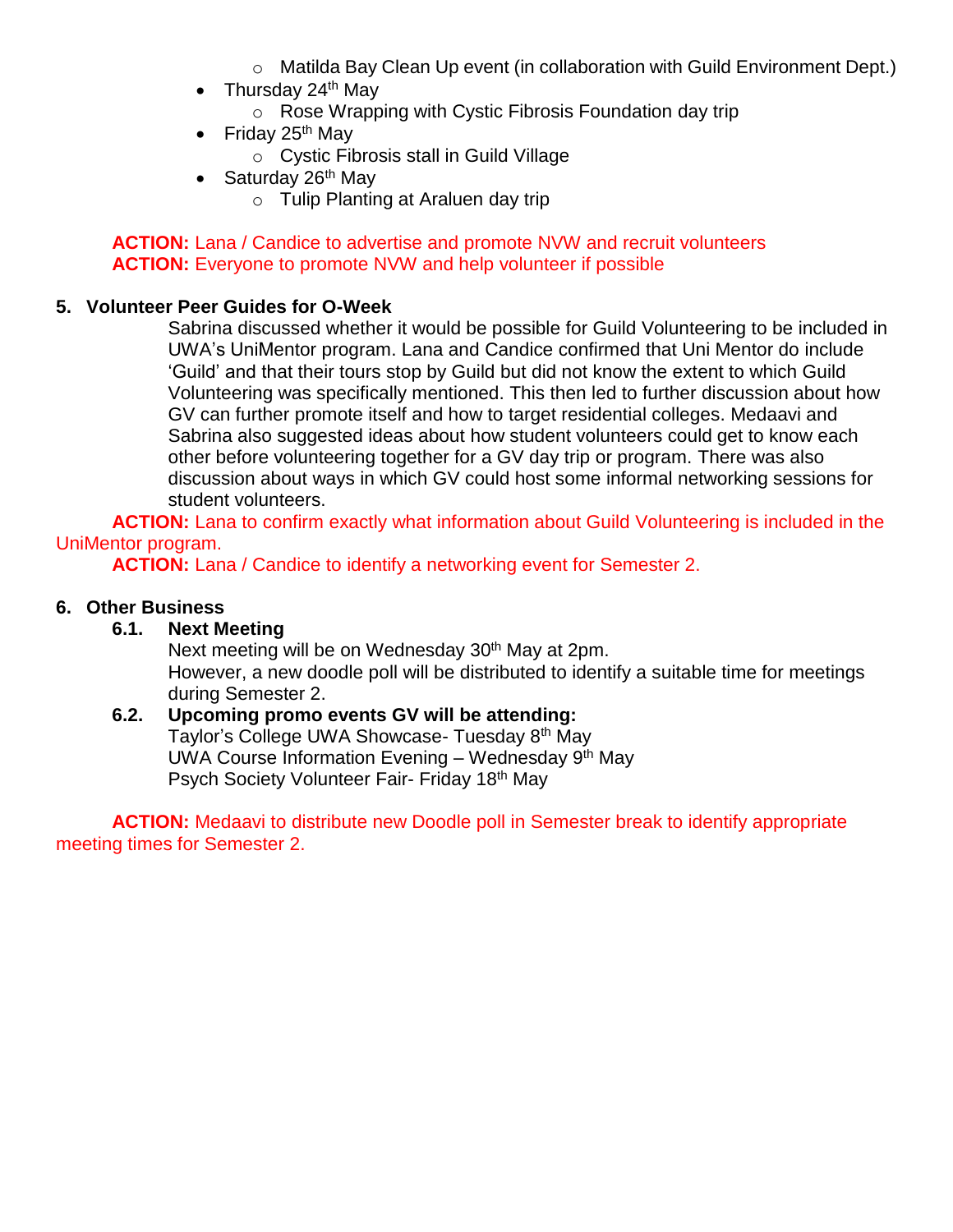*Wednesday 30th May 2018 Guild Volunteering*

#### *Medaavi opened the meeting at 2:05pm*

#### **1. Acknowledgement of Country**

Medaavi acknowledged the Whadjuk Noongar People as the original custodians of these lands and water, and paid our respects to Elders past, present and future.

#### **2. Welcome, Apologies & Proxies**

- *a.* **Present:** Medaavi Gopaul (Chair), Lana Robinson, Candice Marsden, Sabrina Nur Binti Babe Azaman, Adhish Kastha, Zxeng-Lindt See
- *b.* **Apologies:** Megan Lee

#### **3. Approval of Previous Minutes**

The minutes of the previous meeting were accepted as a true and accurate record of the meeting's proceedings.

#### **4. Business Arising from Previous Minutes**

#### **4.1. Ideas to promote GV**

Lana mentioned that work is still progressing on the GV promotional video and that it should be finalised soon (as Guild Engagement is currently working on a script for the voiceover).

**ACTION:** Everyone to continue to submit marketing/ promotion ideas as and when they arise. **ACTION:** Lana to speak to Guild Engagement about the effectiveness and feasibility of using Snapchat as a marketing tool.

#### **4.2. Volunteer Peer Guides for O-Week**

Lana confirmed with VACE that UniMentor includes information about Guild and more specifically, Guild Volunteering, as part of their program and tours on campus.

## **4.3. National Volunteer Week 2018 Debrief**

Lana and Candice provided a de-brief of National Volunteer Week and the events held throughout the week. Lana and Candice said they were happy with the events and the level of engagement, however they noted a few things for improvement:

- Different promotion of the Q&A Panel discussion to try and engage more students to attend (especially given that recent survey findings suggest these are the types of events that students want)
- Ensuring that future NVWs don't clash with themed weeks such as Welfare Week.

## **5. GV Semester Break Plans**

Lana and Candice discussed GV plans for the semester break and provided an overview of the six different day trips they have planned. Lana said there will also potentially be an overnight / regional volunteering opportunity as well. Lana asked for VACE opinions on whether many students stay in Perth during the break and if the day trips they have planned will be popular.

## **6. National Student Volunteer Week (NSVW)**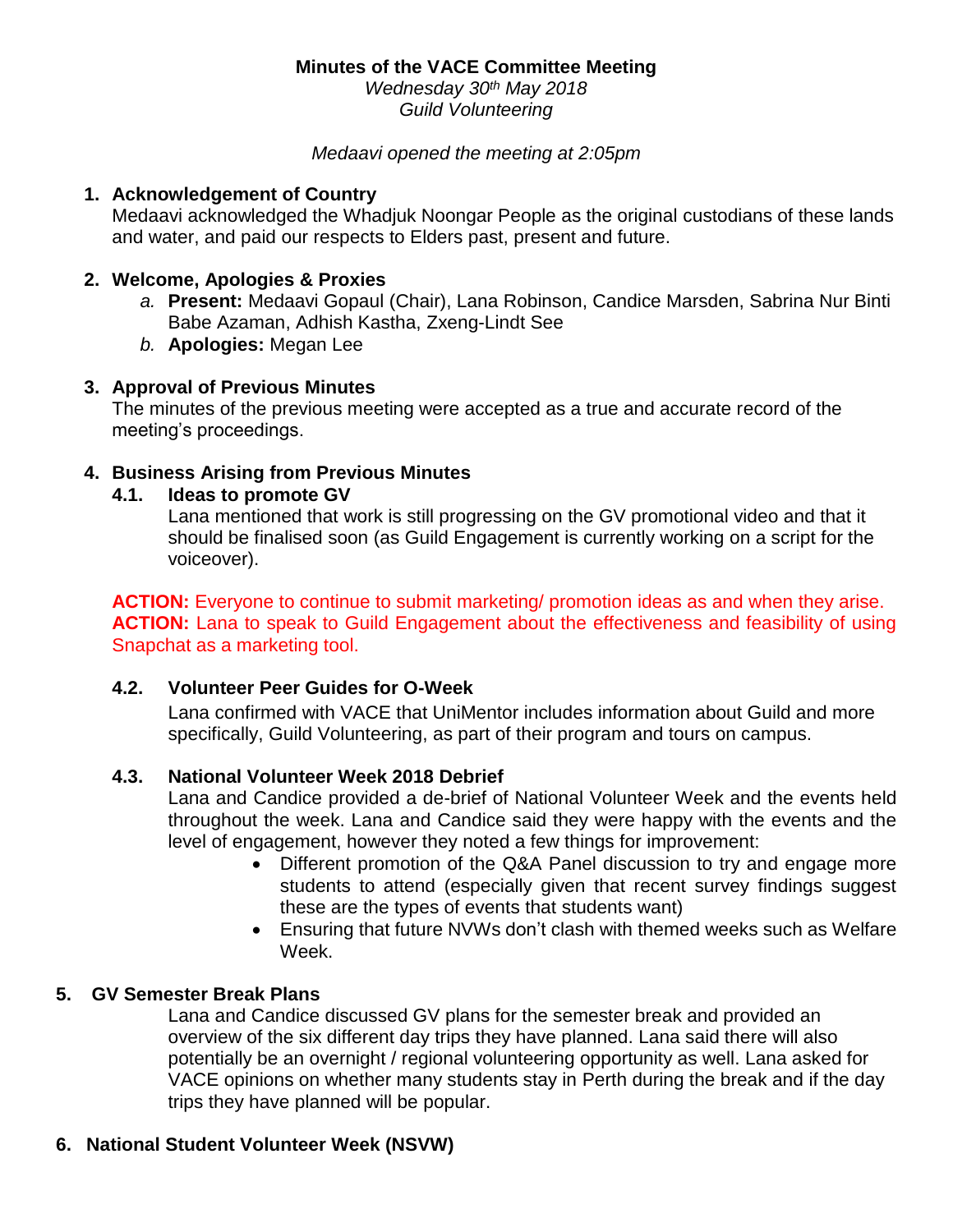Lana informed VACE that National Student Volunteer Week is scheduled for Week 3 of Semester 2. Lana said GV will be advertising for students to apply to be part of NSVW Steering Committee. Lana and Candice also encouraged everyone to contribute any ideas they have for the week.

**ACTION:** Lana / Candice to advertise for National Student Volunteer Week Steering **Committee** 

**ACTION:** Everyone to submit any ideas for NSVW to GV.

# **7. Other Business**

# **7.1. Next Meeting**

It is likely that the next meeting will be during Week 1 of Semester 2. However, the time is yet to be determined as a new doodle poll will be distributed (after timetables have been confirmed) to identify a suitable time for meetings during Semester 2.

# **7.2. Upcoming promotional events GV will be attending:**

Semester 2 O-Week UWA Open Day

**ACTION:** Medaavi to distribute new Doodle poll in Semester break to identify appropriate meeting times for Semester 2. Meedavi also to email VACE members to see if anyone can meet during university break. Once new meeting time has been established, Medaavi to schedule future meetings in everyone's calendars.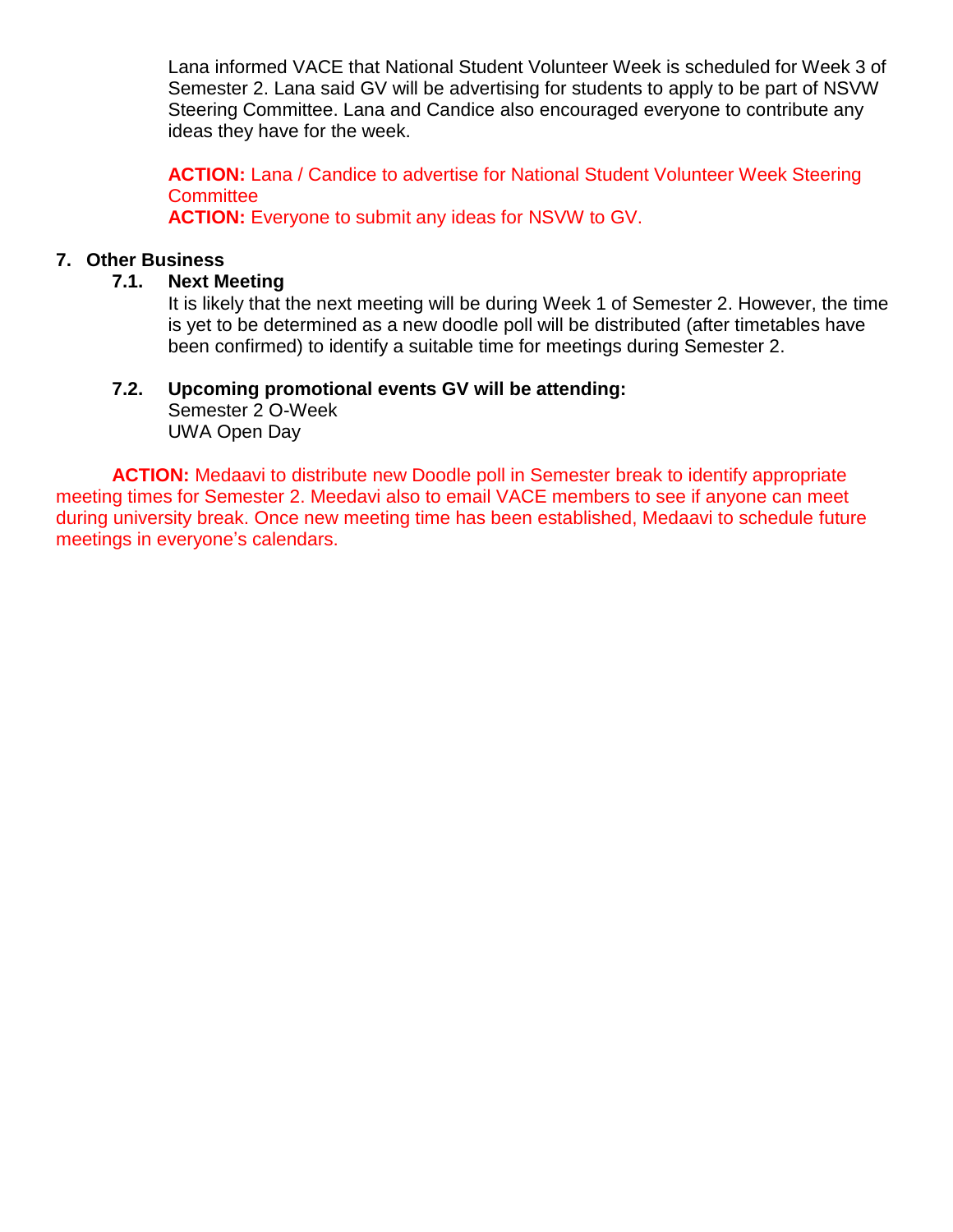*Wednesday 5 th Sep 2018 Guild Volunteering*

*Lana opened the meeting at 3:04pm* 

#### **1. Acknowledgement of Country**

Lana acknowledged the Whadjuk Noongar People as the original custodians of these lands and water, and paid respects to Elders past, present and future.

# **2. Welcome, Apologies & Proxies**

Lana officially welcomed Lauren as the new VACE Chair and asked that all VACE members introduce themselves to Lauren.

- *a.* **Present:** Lauren Espinoza (Chair), Lana Robinson, Candice Marsden, Sabrina Nur Binti Babe Azaman, Adhish Kastha, Zxeng-Lindt See, Megan Lee
- *b.* **Apologies:** Joseph Chan

# **3. Approval of Previous Minutes**

The minutes of the previous meeting were accepted as a true and accurate record of the meeting's proceedings.

## **4. Business Arising from Previous Minutes**

# **4.1. GV Promotional Video**

Lana showed the GV promotional video and asked for feedback and ideas about how and where to screen it. It was suggested that the video could be screened at presentations, on the new Guild website, in the Friends of the Guild Volunteering facebook group and on screens in the UWA libraries.

**ACTION:** Megan to contact UWA Central Libraries to request that the video be screened **ACTION:** Candice to post the video in the Friends of Guild Volunteering facebook group

## **4.2. Other ideas to promote GV**

Lana asked for other strategies to further promote Guild Volunteering. Megan suggested featuring GV branding on coffee cups and sticking GV branded stickers on coffee cup lids at the Guild cafes.

**ACTION:** Lana to speak with Guild Engagement about coffee cup branding and GV stickers on coffee cup lids.

## **5. Overview of Semester 2 activities**

Given it had been a while since VACE had last convened, Lana gave a brief update on the events GV had held during Semester 2 so far. This included an overview of National Student Volunteer Week (which featured 8 events during the week), the recent Campus Quest event as part of the City I Belong To project with ASeTTS; the regional volunteering trip to Margaret River and day trips which had aligned with some of the themed weeks (e.g. Women's, Environment and Pride). Lana and Candice also talked about the relatively low attendance at two of their most recent events and asked for feedback about this as it was quite unusual.

## **6. Upcoming GV Events**

# **6.1. Ideas for events during exams and summer break**

Lana talked about some upcoming events and asked VACE for their ideas and thoughts for volunteer opportunities during the upcoming exam period and summer break. It was suggested that many students don't have a full exam schedule and as such it would be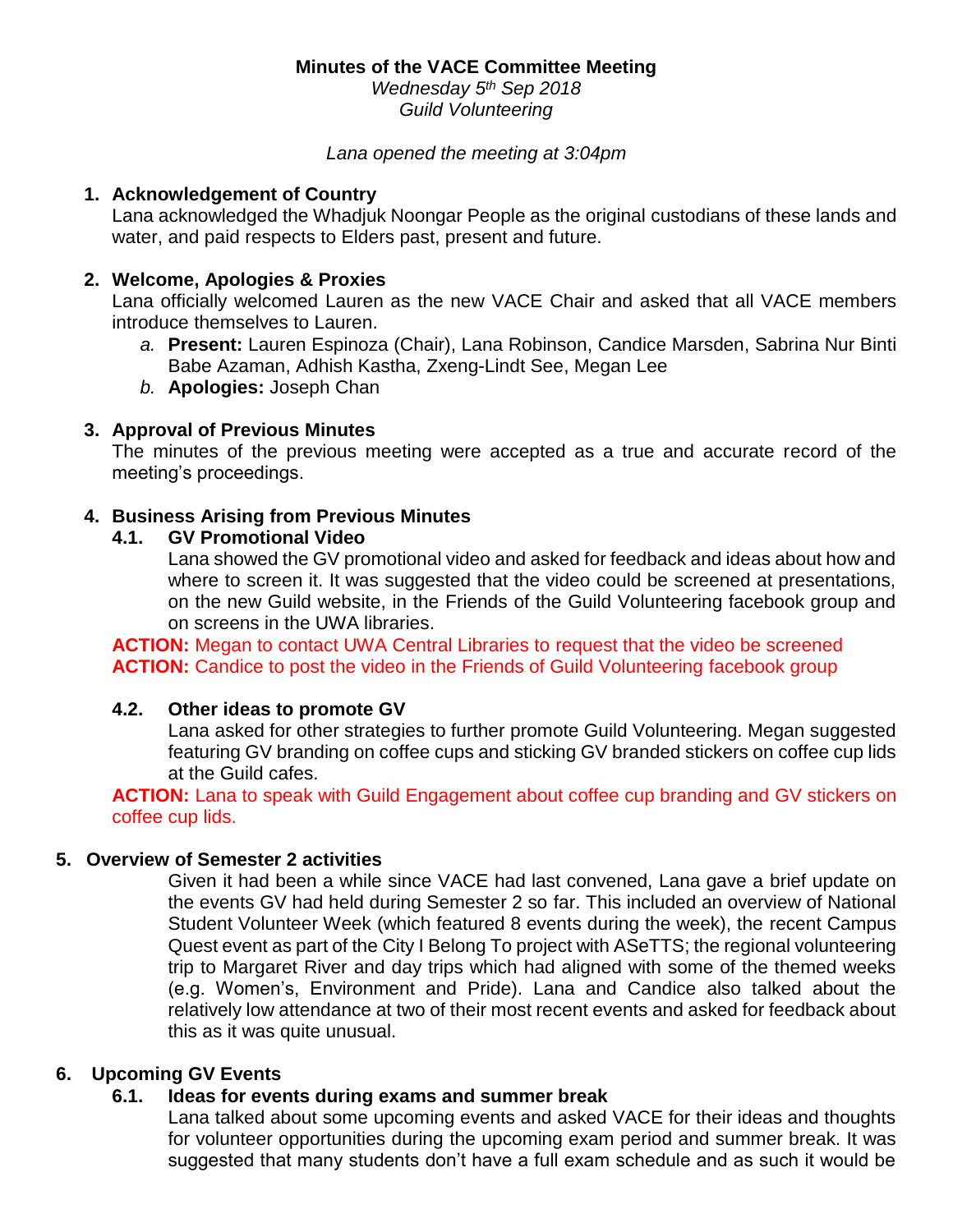worthwhile having opportunities during this time. It was also suggested that it would be worthwhile having regional trips or industry led volunteering opportunities during the summer break as well.

**ACTION:** GV to continue to identify volunteer opportunities during exams and over the summer break

# **6.2. Ideas for recognition events**

Lana asked VACE about ideas for an informal recognition event for student volunteers. Whilst GV always hosts a recognition event at the end of each year, there is scope to have an informal recognition or networking event for student volunteers during the next few weeks. It was suggested that perhaps GV could host a small gathering prior to UWA Alumni's Community of Support event in September so that student volunteers could attend the event together as one large group. It was also suggested that perhaps GV could host a movie night or afternoon sundowner after mid-sems.

**ACTION:** GV to identify and plan a recognition event for student volunteers over the next few weeks.

# **7. Other Business**

## **7.1. Next Meeting**

It is likely that the next meeting will be at the same day and time in 4 weeks' time.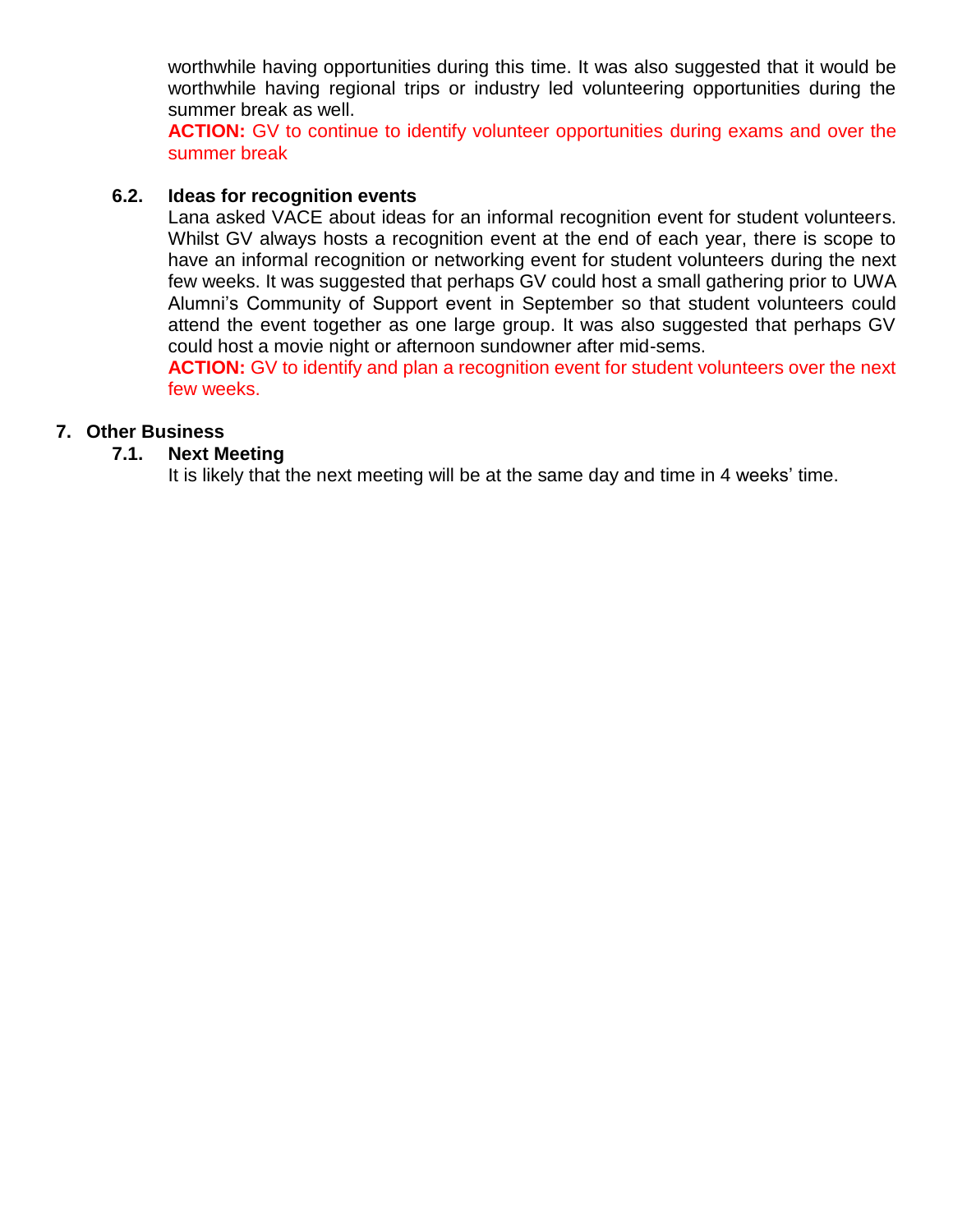*Wednesday 3 rd Oct 2018 Guild Volunteering*

#### *Lauren opened the meeting at 3:04pm*

#### **1. Acknowledgement of Country**

Lauren acknowledged the Whadjuk Noongar People as the original custodians of these lands and water, and paid respects to Elders past, present and future.

#### **2. Welcome, Apologies & Proxies**

- *a.* **Present:** Lauren Espinoza (Chair), Lana Robinson, Candice Marsden, Sabrina Nur Binti Babe Azaman, Adhish Kastha, Zxeng-Lindt See, Megan Lee
- *b.* **Apologies:** Joseph Chan

#### **3. Approval of Previous Minutes**

The minutes of the previous meeting were accepted as a true and accurate record of the meeting's proceedings.

#### **4. Business Arising from Previous Minutes**

## **4.1. GV promotional video**

Lana informed VACE that the promotional video is now screening in the UWA libraries. The video has also been posted in the Friends of Guild Volunteering facebook group. It was also suggested that the video be screened in the Guild cafes.

**ACTION:** Lana to enquire to see if the video can be screened in the cafes and extra posters be placed in the libraries.

#### **4.2. GV-branded coffee cups**

Lana informed VACE that GV-branded coffee cups have been designed and will be printed soon. Lana also informed VACE that GV stickers had been placed on coffee cup lids at Quobba café (by the Micro volunteers).

## **5. Marketing / Engagement**

## **5.1. Website**

Lana asked VACE for ideas about functionalities that could potentially be included in the new GV website. This included developing a quiz for students about volunteering preferences/opportunities and students being able to create profiles based on volunteering preferences that would then enable students to receive alerts about suitable/specific volunteering opportunities.

# **5.2. Other promotional strategies**

Lana asked for other ideas/strategies to further promote GV. Lauren mentioned that some students find it intimidating to walk into the GV office to ask about volunteering. Lana suggested that GV host a table outside in the Ref Courtyard during the common lunch hour over the next few weeks to make GV more approachable. Lana also mentioned that she had spoken to Guild Engagement about having decal on the GV office windows. Meg suggested GV installing a noticeboard in the window featuring different volunteer opportunities.

**ACTION:** Guild Volunteering to host a stall /table outside in Ref Courtvard on a weekly basis. Lana to inform Lauren what days /times the GV table will be in the Courtyard.

**ACTION:** Lana to follow up with Guild Engagement about decal design. GV to consider ways to feature/display volunteering opportunities in the office windows.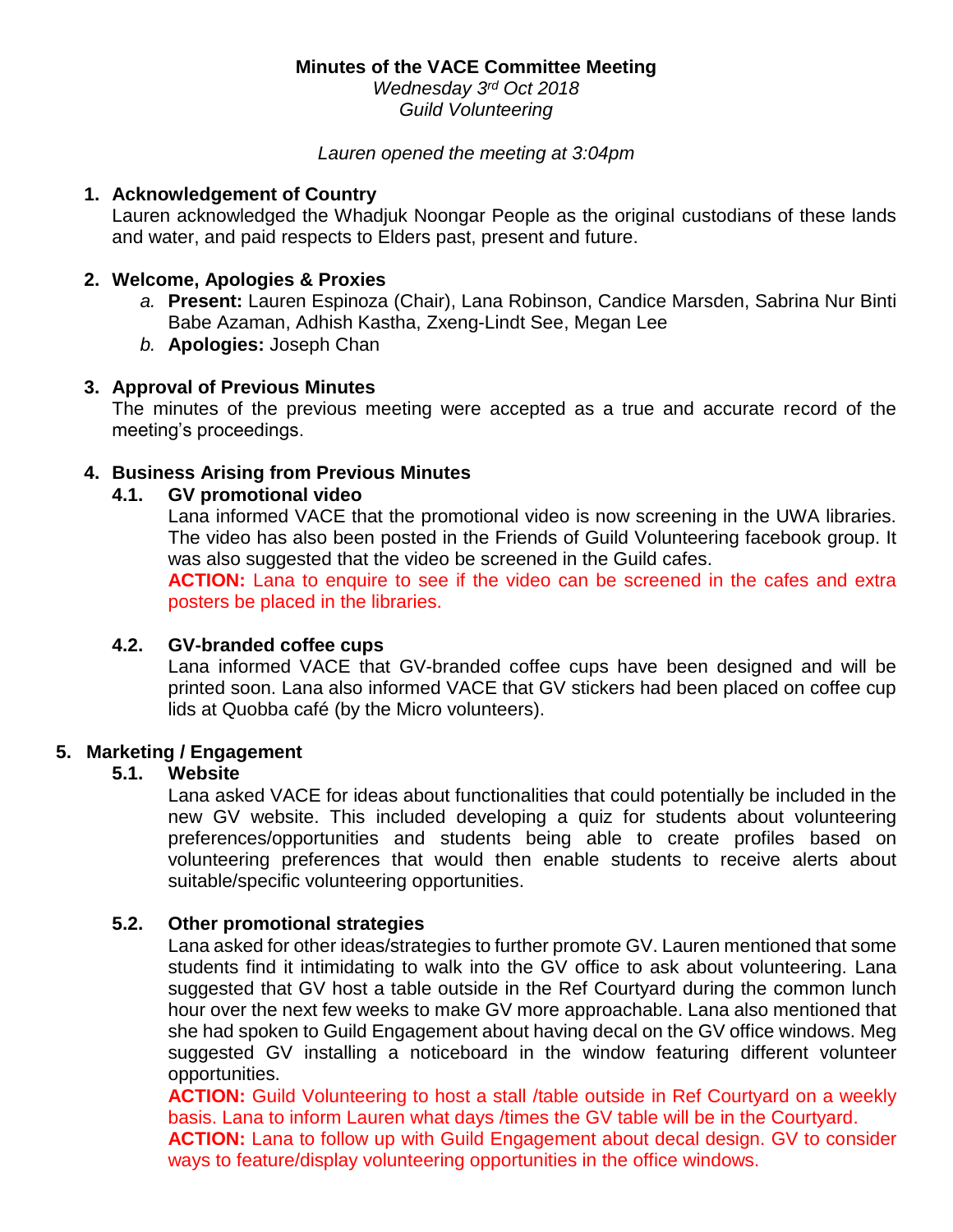# **6. GV Events**

### **6.1. Ideas for events during exams and summer break**

Lana talked about some upcoming volunteering events. Lauren mentioned that she had consulted with some of the UWA Student Volunteer Coordinators to establish whether any of their programs required volunteers over the summer break and suggested that she and GV help promote these volunteering programs to students.

**ACTION:** GV to continue to identify volunteer opportunities during exams and over the summer break and to help promote student led- volunteer programs which require volunteers throughout the summer.

#### **6.2. Ideas for recognition events**

Lana informed VACE that GV will be hosting their annual thank you/ recognition event for student volunteers within the next month or so. Lana asked for ideas about when and where the event should take place. It was agreed that it would be ideal to host the event during the study break.

**ACTION:** GV to organise Volunteer Thank You event and invite student volunteers.

## **7. Other Business**

#### **7.1. Next Meeting**

It was agreed that the final meeting be during Week 12.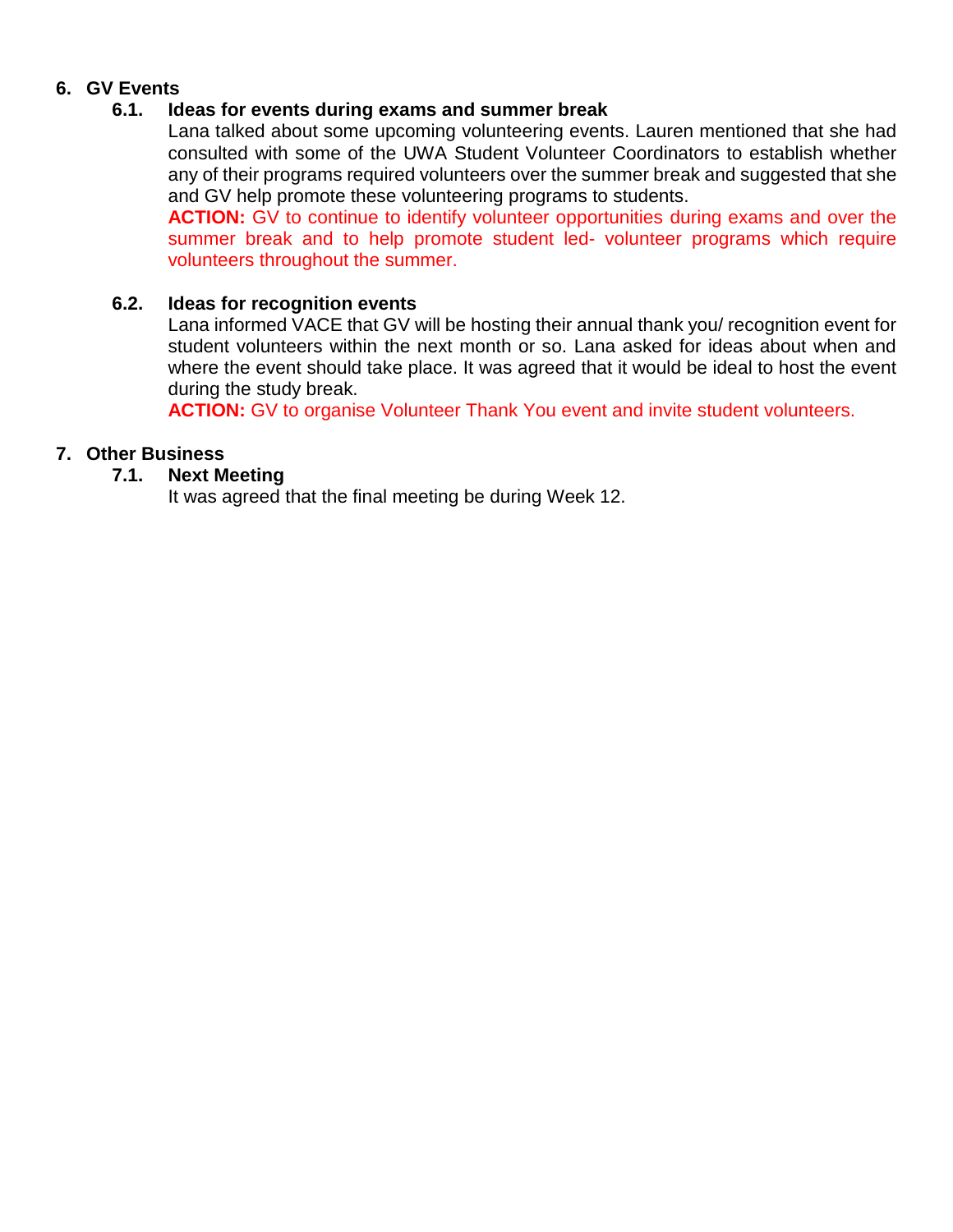*Wednesday 24th Oct 2018 Guild Volunteering*

*Lauren opened the meeting at 3:04pm* 

#### **1. Acknowledgement of Country**

Lauren acknowledged the Whadjuk Noongar People as the original custodians of these lands and water, and paid respects to Elders past, present and future.

# **2. Welcome, Apologies & Proxies**

- *a.* **Present:** Lauren Espinoza (Chair), Lana Robinson, Candice Marsden, Sabrina Nur Binti Babe Azaman
- *b.* **Apologies:** Joseph Chan, Adhish Kastha, Zxeng-Lindt See, Megan Lee

## **3. Approval of Previous Minutes**

The minutes of the previous meeting were accepted as a true and accurate record of the meeting's proceedings.

# **4. Business Arising from Previous Minutes**

## **4.1. Other promotional strategies**

Lana informed VACE that Guild Engagement have developed an editable poster/template to advertise different volunteer opportunities that can be displayed in the GV office windows. Lana said she followed up with Guild Engagement to have some decal mock ups designed for GV windows. Lana also mentioned that GV advertisement has been included in the next Pelican magazine.

## **4.2. Ideas for recognition events**

Lana updated VACE about the end of year recognition event 'Cheers for Volunteers' which is taking place on Tuesday 30<sup>th</sup> October in the Tropical Grove. Lana encouraged everyone to attend.

## **5. Marketing / Engagement**

## **5.1. Other promotional strategies**

Lana asked VACE for any merchandise ideas for 2019. Lana informed VACE they would be having new t-shirts, tote bags and hand sanitisers. A range of other merch ideas were suggested including USBs, pens, keyrings, smart wallets etc.

Lana asked VACE for other promotion suggestions. It was suggested that Guild Volunteering posters be posted in the libraries and artwork saved as screensavers on the library computers. Sabrina also mentioned having sticker footsteps leading to the GV office.

**ACTION:** Lana to liaise with Guild Engagement about art work/ posters in the libraries and on computer screens – COMPLETED on 29/10/2018. Posters will now be featured in the library and computer screens will feature GV posters during 2019 National Volunteer Week.

**ACTION:** Lana to enquire to see if artwork/posters can be featured on the screens in lecture theatres.

**ACTION:** Lana to order merchandise for 2019.

## **6. 2019 plans**

**6.1. Ideas for events during exams and summer break**